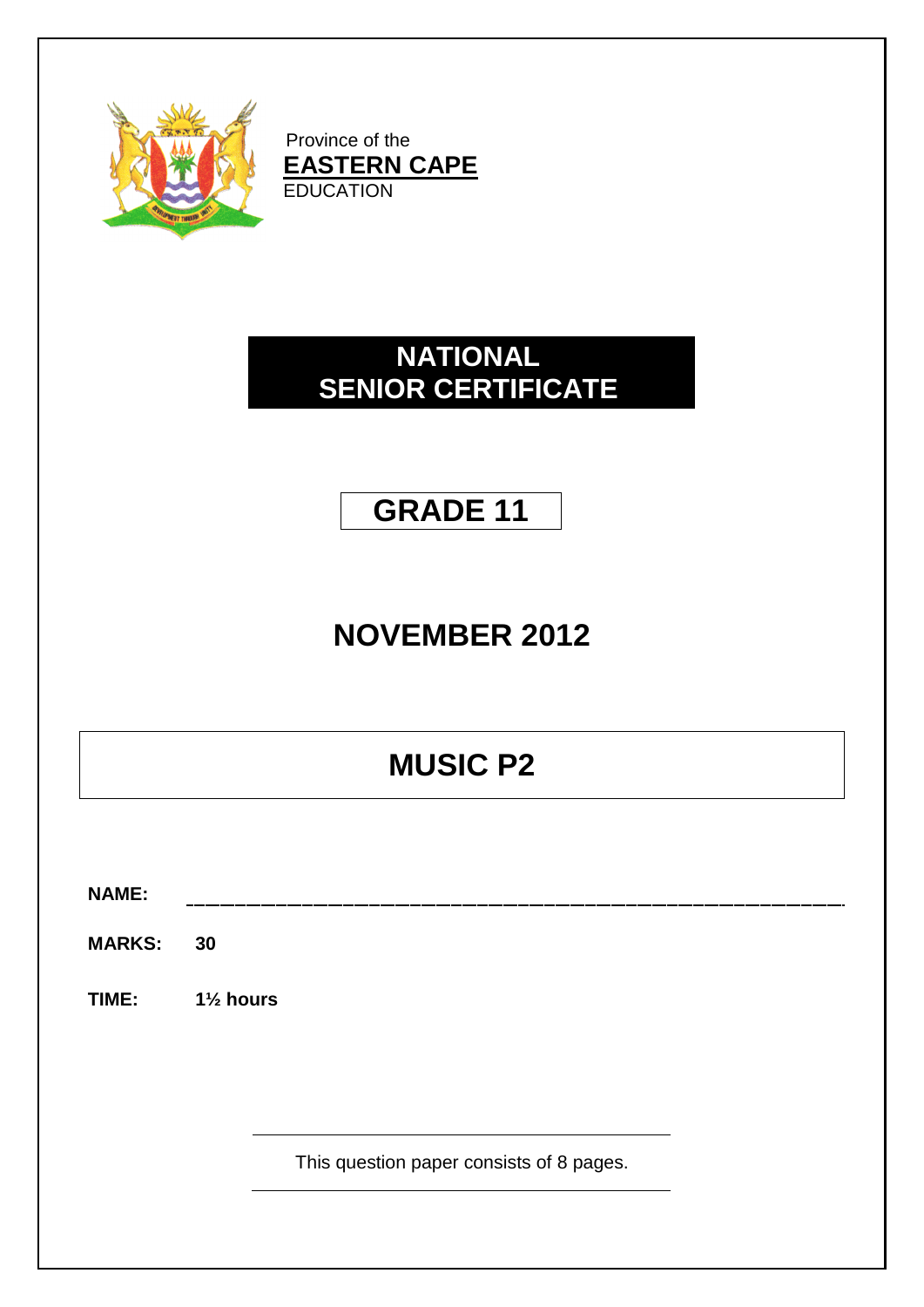#### **INSTRUCTIONS AND INFORMATION**

- 1. This question paper consists of THREE sections: namely SECTION A, SECTION B and SECTION C.
- 2. This examination will be written while candidates listen to a CD.
- 3. The CD must be played by the music teacher at the centre in the presence of the invigilator.
- 4. Each musical extract (track) must be played the number of times specified on the question paper.
- 5. Candidates must write their answers on the question paper.
- 6. The music teacher must open the CD at least FIVE days prior to the examination, in the presence of the invigilator. The CD will then be tried onto the CD player that will be used during the examination, in order to check that it is functioning properly. The music teacher must also ensure that the sound quality and acoustics are acceptable.
- 7. The last page of the question paper is manuscript paper intended for rough work. It may be removed by the candidate.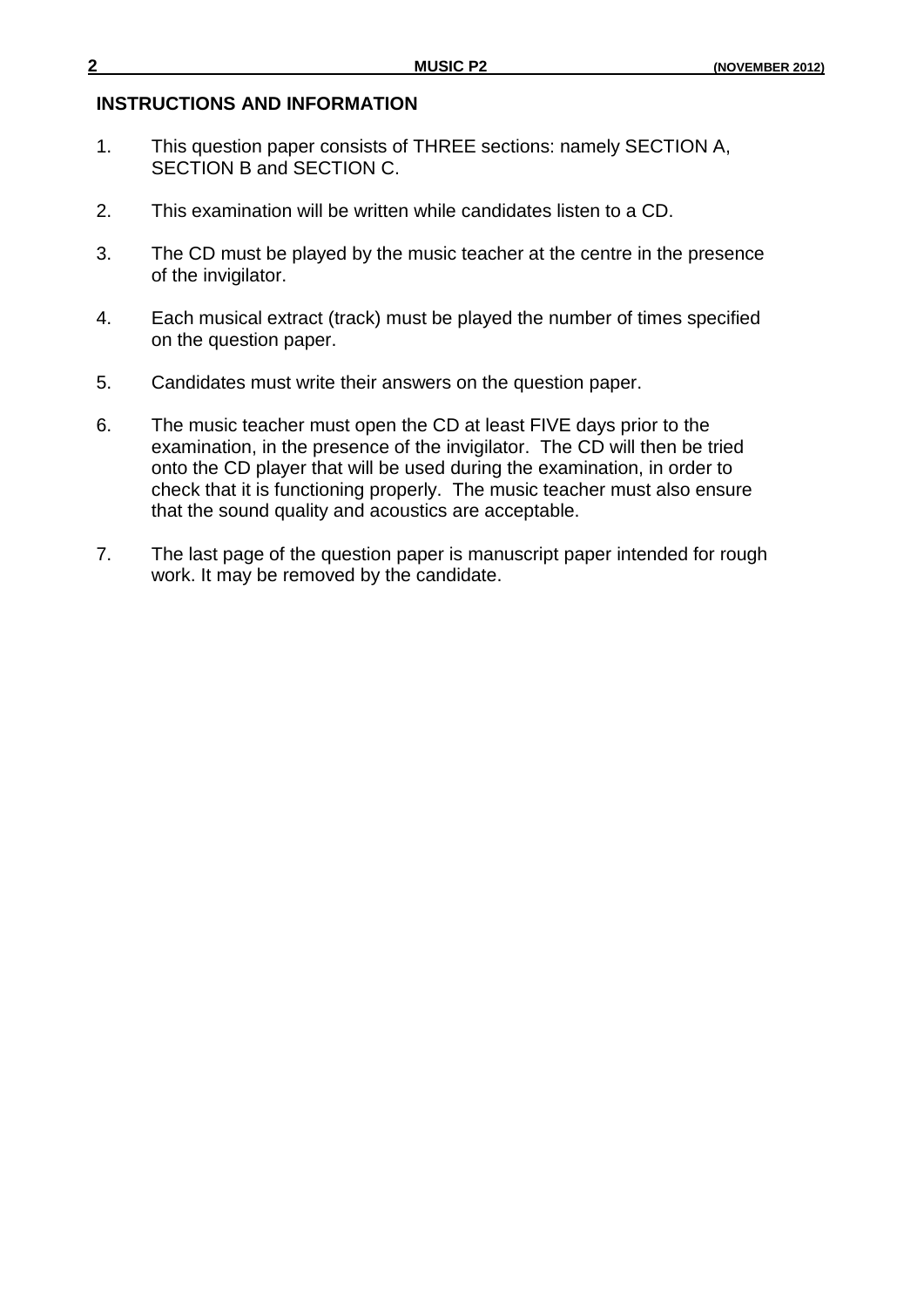**SECTION A: AURAL**

#### **QUESTION 1: RHYTHM**

**TRACK 1 – 3** (to be played TWICE).

Listen to following THREE tracks and match the correct musical fragment with the music that you hear. Choose from the fragments labelled A, B and C below and write down the letter of the fragment that matches each track.







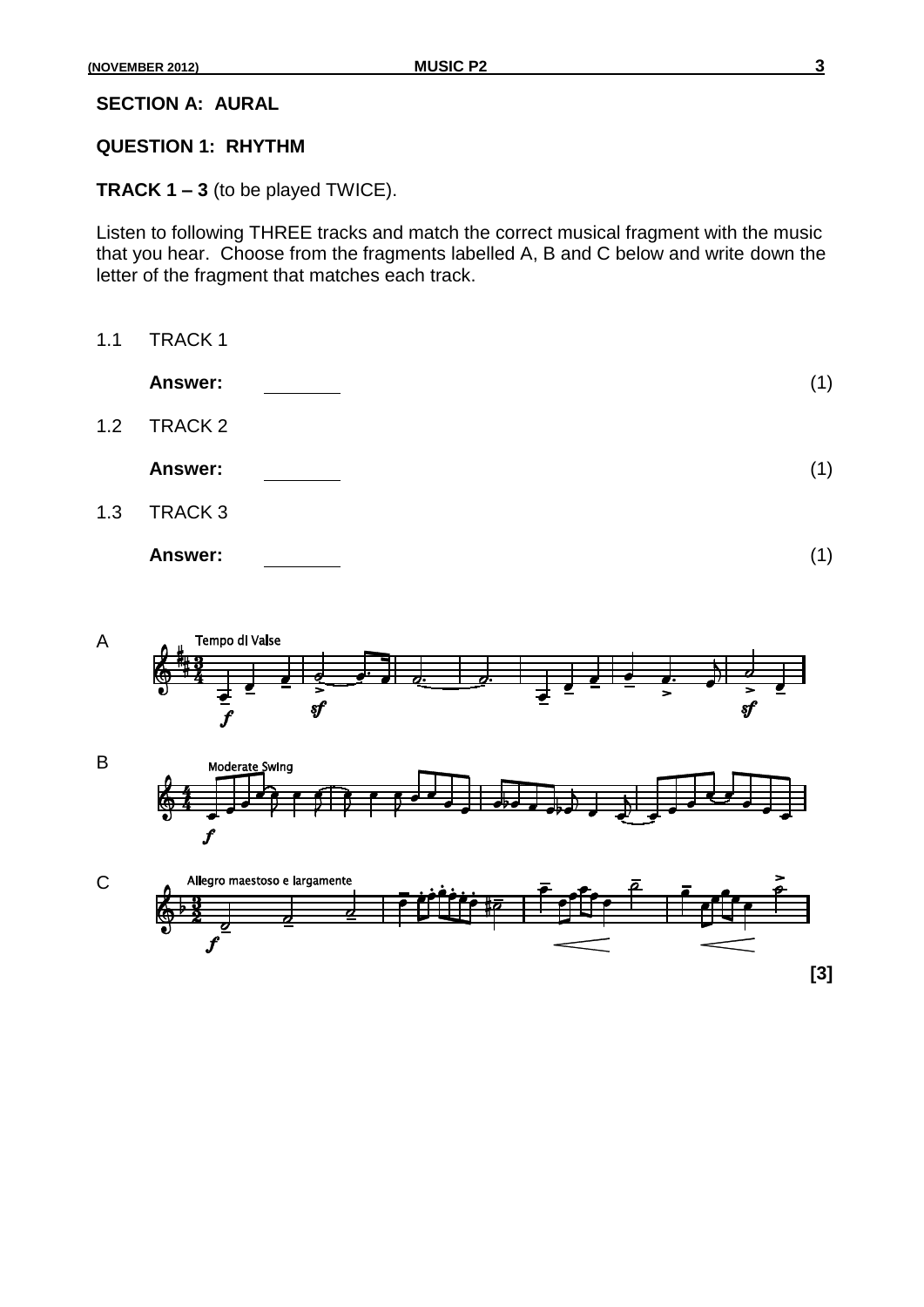#### **QUESTION 2: DICTATION AND CADENCES**

**TRACK 4** (to be played FIVE times) Wait 2 – 3 minutes every time after it has been played to give adequate time to complete the answer.

Minuet in A **KV318g** 

W.A. Mozart







2.1 Fill in the missing notation at (A). (2)

2.2 Fill in the missing notation in the bass part to form a perfect cadence in the dominant major key at (B). (1*½*)

2.3 Fill in the missing notation in the bass part to form a perfect cadence in the tonic key at  $(C)$ . (1<sup>*½*</sup>)

**[5]**

**TOTAL SECTION A: 8**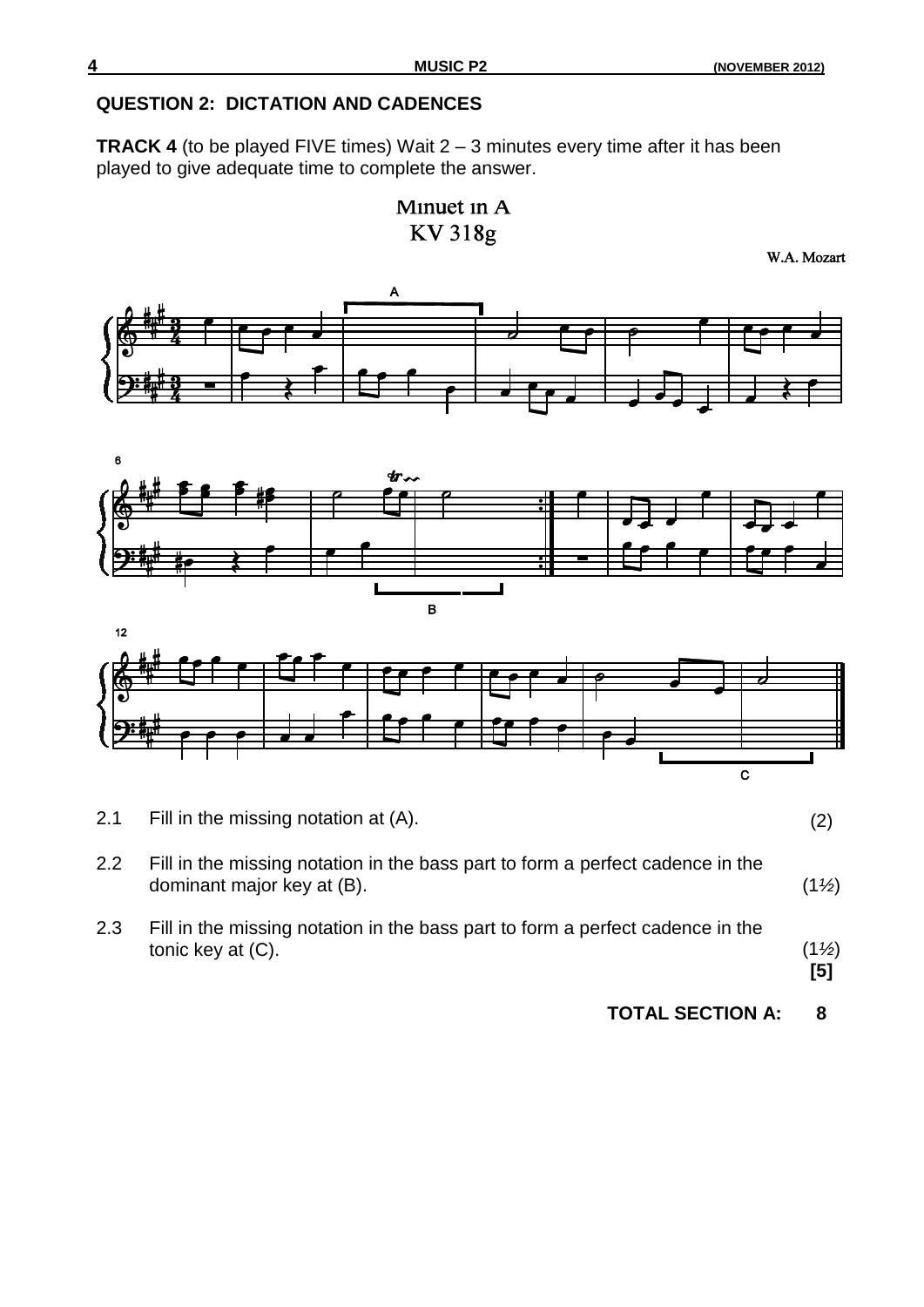### **SECTION B: RECOGNITION OF MUSIC CONCEPTS AND GENRE**

**QUESTION 3:** Track 5 – 7 each to be played TWICE.

Listen to the following musical extracts and describe them by completing the table below. For each track you must name the type of band or ensemble and ONE instrument that you can identify in the music.

| <b>Track</b> | <b>Band or Ensemble</b> | <b>Instruments heard</b> |
|--------------|-------------------------|--------------------------|
| Track 5      |                         |                          |
| Track 6      |                         |                          |
| Track 7      |                         |                          |
|              |                         |                          |

**QUESTION 4:** Tracks 8 – 13 to be played ONCE.

Identify the following musical extracts by giving the term for the definition that is given for each extract.

| 4.1 | <b>Track 8</b> | A large work for symphony orchestra in three or four<br>movements.                 |
|-----|----------------|------------------------------------------------------------------------------------|
|     |                | <b>Answer:</b><br>(1)                                                              |
| 4.2 | <b>Track 9</b> | A large work for a solo instrument and orchestra.                                  |
|     |                | <b>Answer:</b><br>(1)                                                              |
| 4.3 | Track 10       | A 12-measure chord pattern that incorporates the chords I, IV<br>and V.            |
|     |                | <b>Answer:</b><br>(1)                                                              |
| 4.4 | Track 11       | A large-scale work for choir, orchestra and soloists based on a<br>religious text. |
|     |                | (1)<br><b>Answer:</b>                                                              |
| 4.5 | Track 12       | The period in music from 1600 to 1750.                                             |
|     |                | (1)<br><b>Answer:</b>                                                              |
| 4.6 | Track 13       | The section of the orchestra that includes flutes, oboes and<br>clarinets.         |
|     |                | Answer:<br>(1)                                                                     |
|     |                | [6]                                                                                |

**TOTAL SECTION B: 12**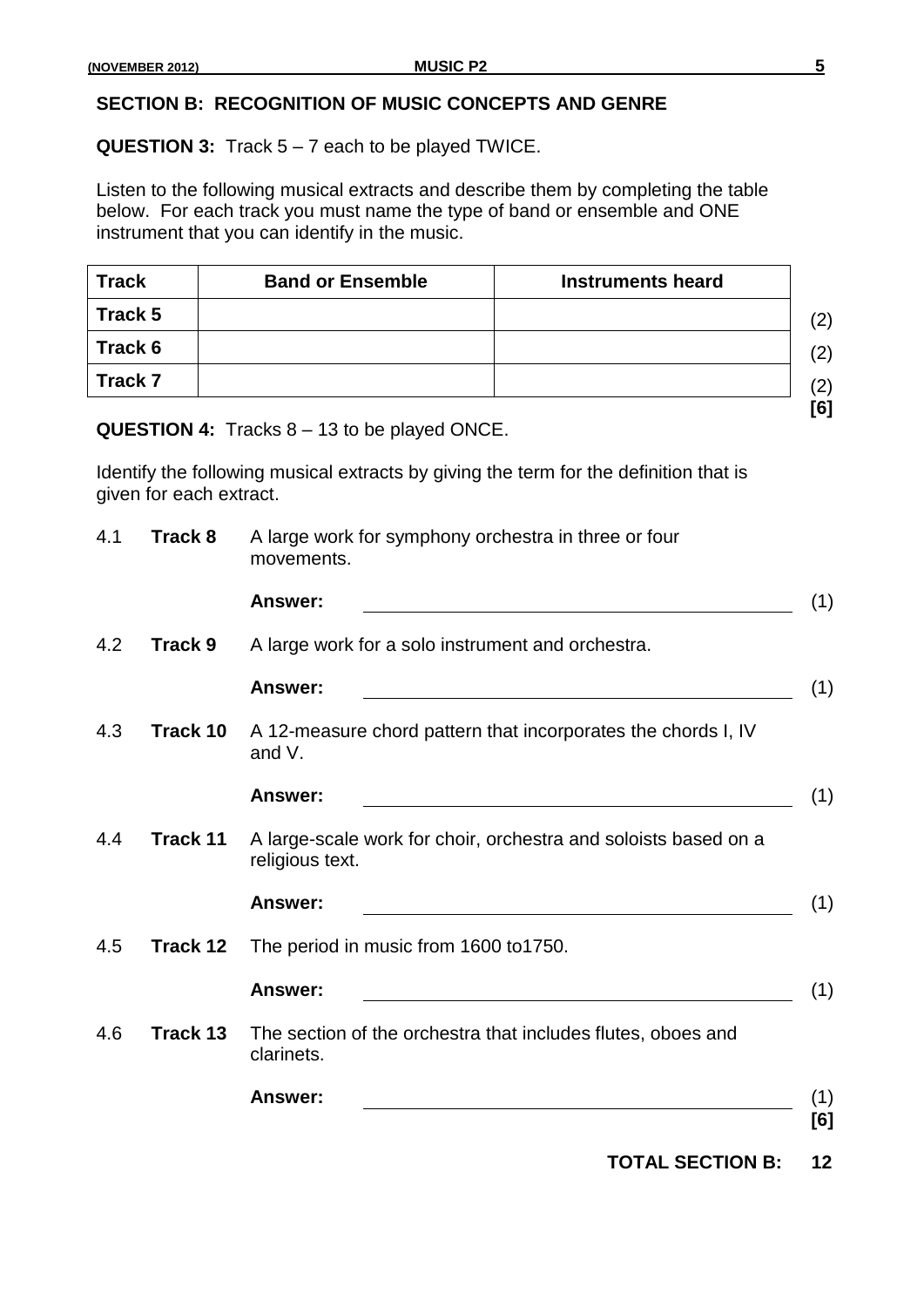#### **SECTION C: FORM**

**QUESTION 5:** TRACK 14 to be played TWICE.

Listen to the *Rondeau* from Suite No. 2 by J.S. Bach and answer the questions.



<sup>5.1</sup> What is the main key of this work?

**Answer:** (1)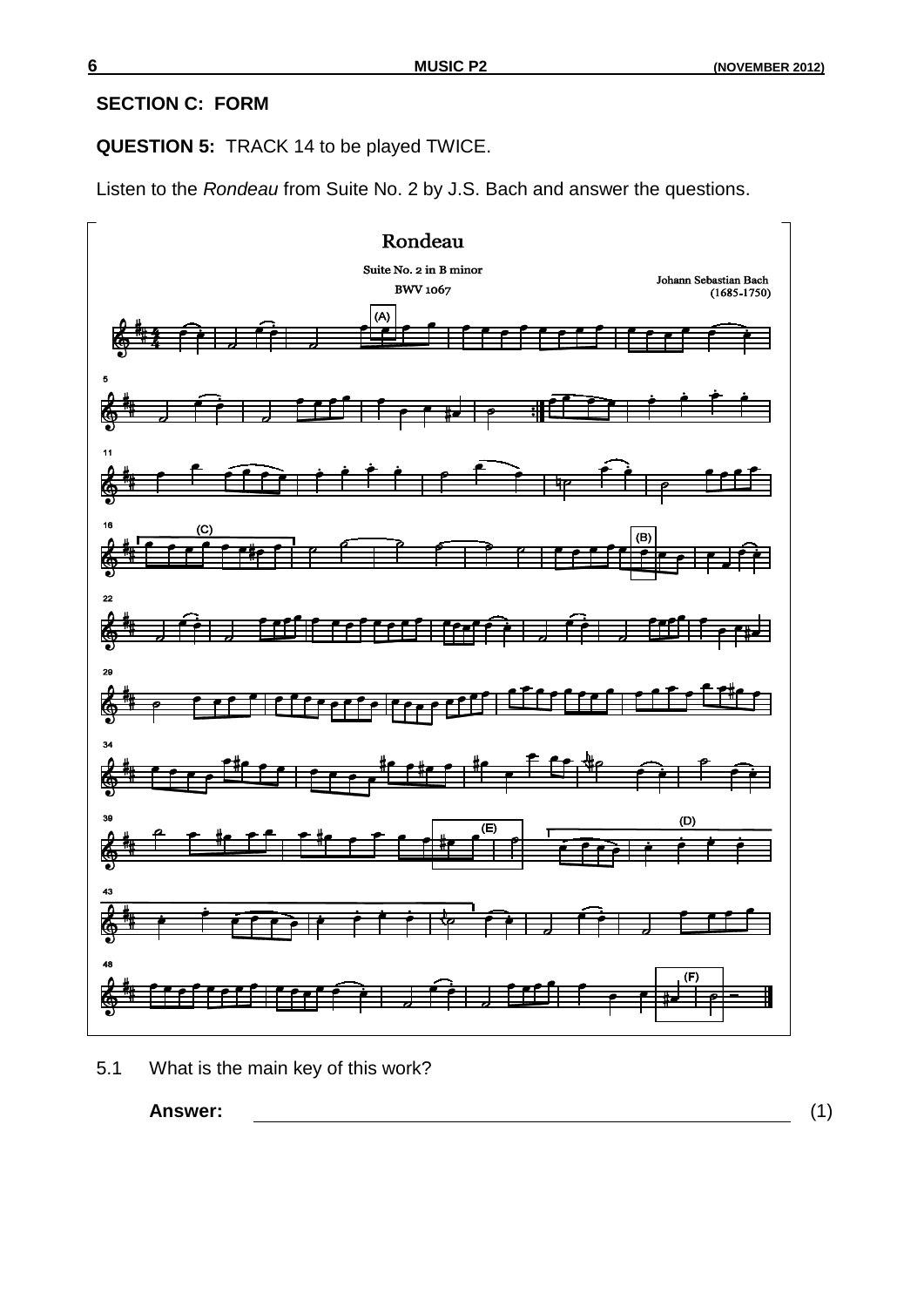|            | (NOVEMBER 2012)                                                                                                                                           | <b>MUSIC P2</b>                                                                                                        |              |  |  |
|------------|-----------------------------------------------------------------------------------------------------------------------------------------------------------|------------------------------------------------------------------------------------------------------------------------|--------------|--|--|
| 5.2        | Name the non-harmonic notes at A and B.                                                                                                                   |                                                                                                                        |              |  |  |
|            | <b>Answer A:</b>                                                                                                                                          |                                                                                                                        |              |  |  |
|            | <b>Answer B:</b>                                                                                                                                          | <u> 1980 - Andrea Barbara, poeta esperanto-poeta esperanto-poeta esperanto-poeta esperanto-poeta esperanto-poeta</u>   |              |  |  |
| 5.3        | Identify TWO instruments that you can hear.                                                                                                               |                                                                                                                        |              |  |  |
|            | Answer:                                                                                                                                                   |                                                                                                                        |              |  |  |
| 5.4        | Name the compositional techniques at C and D.                                                                                                             |                                                                                                                        |              |  |  |
|            | <b>Answer C:</b>                                                                                                                                          |                                                                                                                        |              |  |  |
|            | <b>Answer D:</b>                                                                                                                                          | <u> 1989 - Johann Stoff, deutscher Stoffen und der Stoffen und der Stoffen und der Stoffen und der Stoffen und der</u> |              |  |  |
| 5.5        | What is the texture of this piece?                                                                                                                        |                                                                                                                        |              |  |  |
|            | <b>Answer:</b>                                                                                                                                            |                                                                                                                        |              |  |  |
| 5.6        | This piece is in rondo form as indicated by the title. Analyse the form of this<br>piece by completing the table below. The first section has been given. |                                                                                                                        |              |  |  |
|            |                                                                                                                                                           |                                                                                                                        |              |  |  |
|            | <b>SECTION</b>                                                                                                                                            | <b>BARS</b>                                                                                                            | <b>KEYS</b>  |  |  |
|            | A                                                                                                                                                         | $1 - 8$                                                                                                                | B-minor      |  |  |
|            |                                                                                                                                                           |                                                                                                                        |              |  |  |
|            |                                                                                                                                                           |                                                                                                                        |              |  |  |
|            |                                                                                                                                                           |                                                                                                                        |              |  |  |
|            |                                                                                                                                                           | the contract of the contract of the contract of the contract of the contract of                                        | $(12\div 2)$ |  |  |
| 5.7        | Name the keys and cadences at E and F.                                                                                                                    |                                                                                                                        |              |  |  |
|            | <b>Answer E:</b>                                                                                                                                          | <u> 1989 - Johann Stoff, fransk politik (d. 1989)</u>                                                                  |              |  |  |
|            | <b>Answer F:</b>                                                                                                                                          | <u> 1980 - Johann Stoff, deutscher Stoffen und der Stoffen und der Stoffen und der Stoffen und der Stoffen und de</u>  |              |  |  |
|            | Name ONE contemporary of Bach.                                                                                                                            |                                                                                                                        |              |  |  |
|            | <b>Answer:</b>                                                                                                                                            |                                                                                                                        |              |  |  |
| 5.8<br>5.9 | What genre does this Rondeau form part of?                                                                                                                |                                                                                                                        |              |  |  |

**GRAND TOTAL: 30**